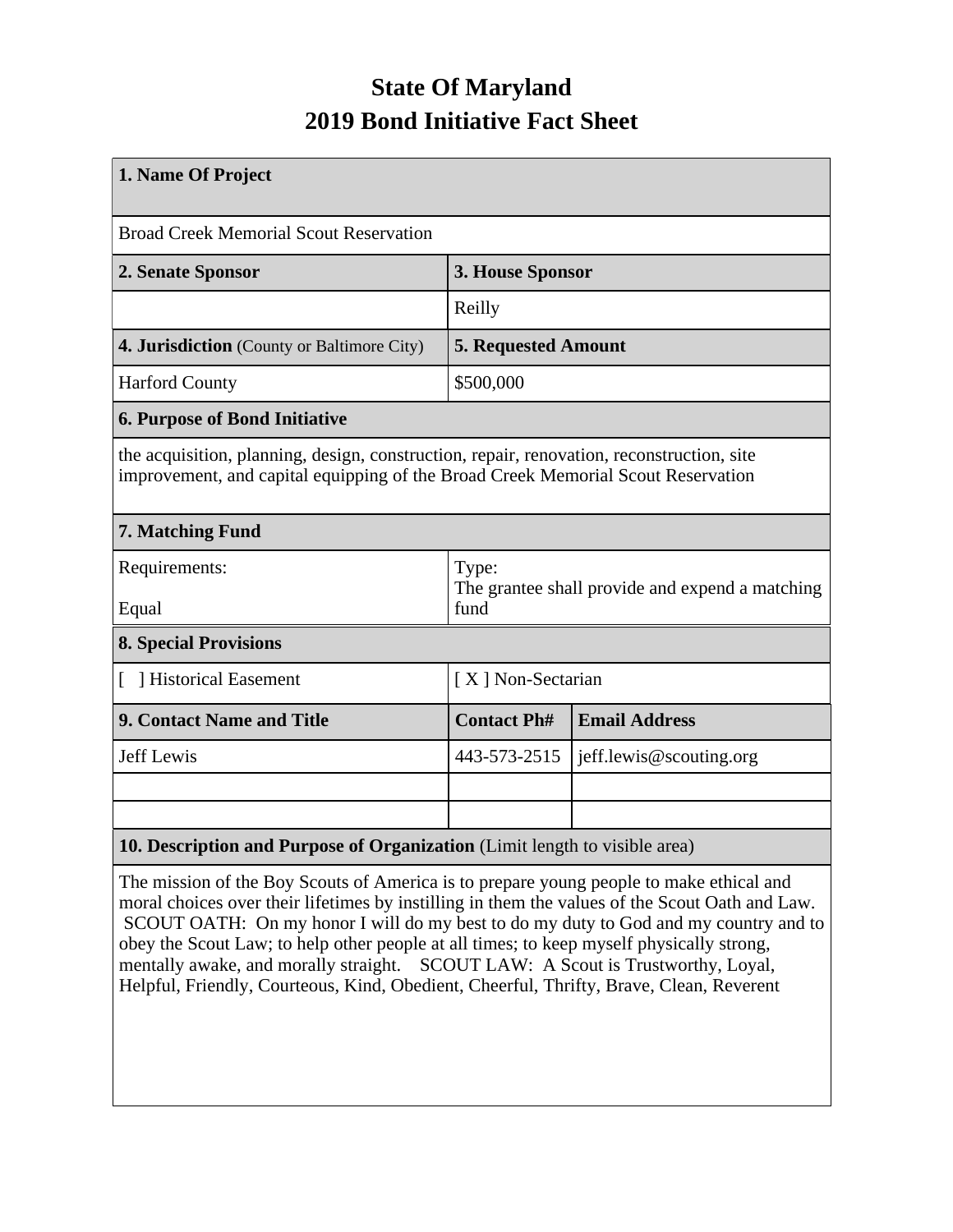## **11. Description and Purpose of Project** (Limit length to visible area)

In 2018, Broad Creek Memorial Scout Reservation celebrated its 70th Anniversary. This anniversary is a significant milestone for the Baltimore Area Council; however it also highlights the fact that the utility infrastructure throughout the Reservation is for the most part 70 years old. The utility distribution systems in camp have exceeded their planned lifespan; their replacement is a critical piece of any capital improvement plan. Specifically, we are requesting funding for two critical components of our master plan: (1) Electrical and Water Utility Upgrades, and (2) Construction of three Comfort Stations featuring single-door access to meet our growing needs for youth and adults, male and female.

*Round all amounts to the nearest \$1,000. The totals in Items 12 (Estimated Capital Costs) and 13 (Proposed Funding Sources) must match. The proposed funding sources must not include the value of real property unless an equivalent value is shown under Estimated Capital Costs.*

| <b>12. Estimated Capital Costs</b>                                     |             |  |  |  |  |
|------------------------------------------------------------------------|-------------|--|--|--|--|
| <b>Acquisition</b>                                                     | \$0         |  |  |  |  |
| <b>Design</b>                                                          | \$100,000   |  |  |  |  |
| <b>Construction</b>                                                    | \$2,675,000 |  |  |  |  |
| Equipment                                                              |             |  |  |  |  |
| <b>Total</b>                                                           | \$2,775,000 |  |  |  |  |
| 13. Proposed Funding Sources - (List all funding sources and amounts.) |             |  |  |  |  |
| Private Donors                                                         | \$2,275,000 |  |  |  |  |
| <b>Government Bonds</b>                                                | \$500,000   |  |  |  |  |
|                                                                        |             |  |  |  |  |
|                                                                        |             |  |  |  |  |
|                                                                        |             |  |  |  |  |
|                                                                        |             |  |  |  |  |
|                                                                        |             |  |  |  |  |
|                                                                        |             |  |  |  |  |
|                                                                        |             |  |  |  |  |
|                                                                        |             |  |  |  |  |
|                                                                        |             |  |  |  |  |
| <b>Total</b>                                                           | \$2,775,000 |  |  |  |  |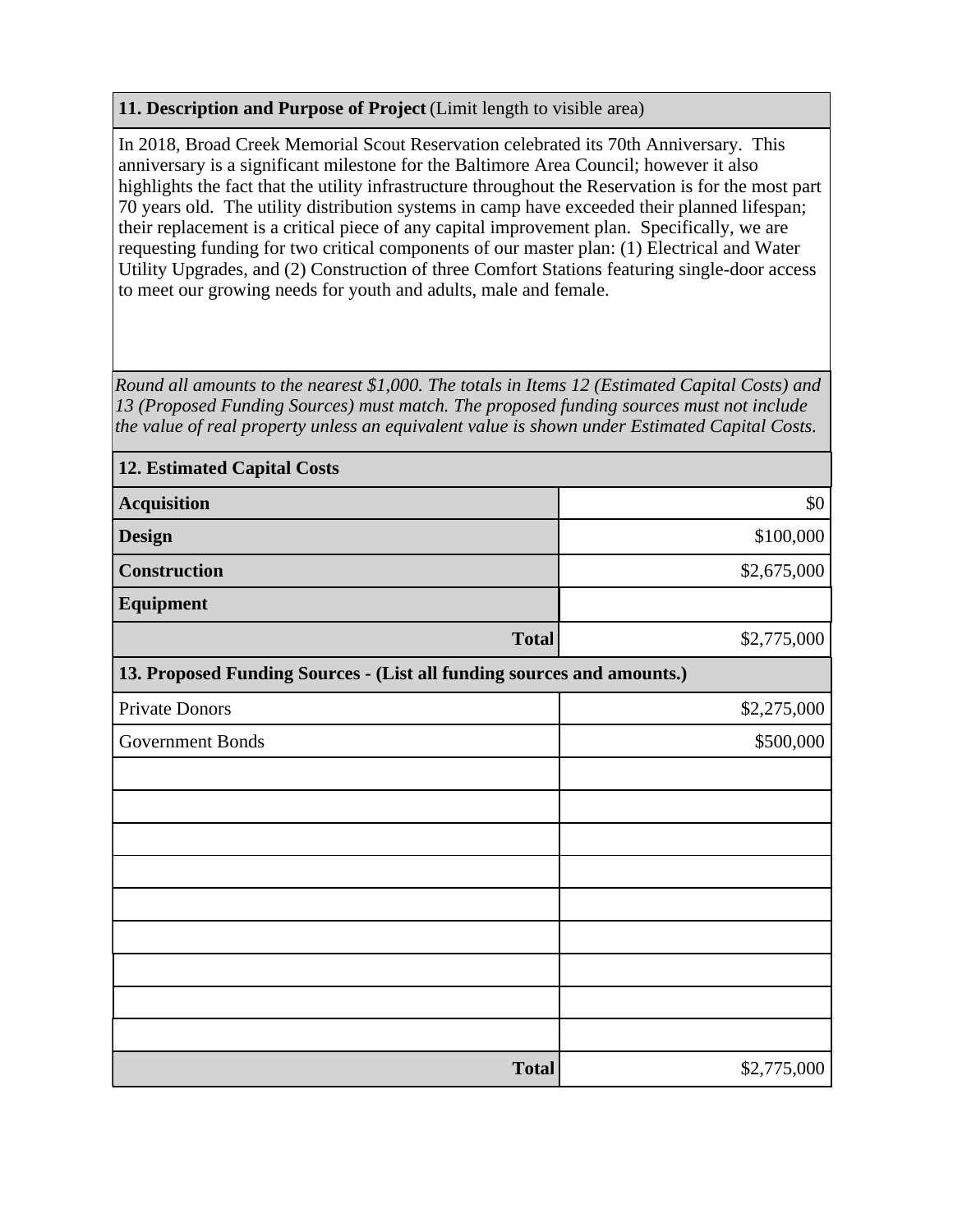|                                                                                      |              |                        |                                                  |                                                                                  |                           |                                              |     | 14. Project Schedule (Enter a date or one of the following in each box. N/A, TBD or Complete) |  |
|--------------------------------------------------------------------------------------|--------------|------------------------|--------------------------------------------------|----------------------------------------------------------------------------------|---------------------------|----------------------------------------------|-----|-----------------------------------------------------------------------------------------------|--|
| <b>Begin Design</b>                                                                  |              | <b>Complete Design</b> |                                                  |                                                                                  | <b>Begin Construction</b> |                                              |     | <b>Complete Construction</b>                                                                  |  |
| Complete                                                                             |              |                        | 5/31/2019                                        |                                                                                  |                           | 10/1/2019<br>5/1/2020                        |     |                                                                                               |  |
| <b>15. Total Private Funds</b><br>and Pledges Raised                                 |              |                        |                                                  | 16. Current Number of<br><b>People Served Annually at</b><br><b>Project Site</b> |                           |                                              |     | 17. Number of People to be<br><b>Served Annually After the</b><br><b>Project is Complete</b>  |  |
| 6300000.00                                                                           |              |                        | 30,000                                           |                                                                                  | 35,000                    |                                              |     |                                                                                               |  |
| 18. Other State Capital Grants to Recipients in the Past 15 Years                    |              |                        |                                                  |                                                                                  |                           |                                              |     |                                                                                               |  |
| <b>Legislative Session</b>                                                           |              |                        |                                                  | <b>Amount</b>                                                                    |                           | <b>Purpose</b>                               |     |                                                                                               |  |
| lr1739                                                                               |              |                        |                                                  | \$250,000                                                                        |                           | <b>Brenner Ecology Lodge</b>                 |     |                                                                                               |  |
|                                                                                      |              |                        |                                                  |                                                                                  |                           |                                              |     |                                                                                               |  |
|                                                                                      |              |                        |                                                  |                                                                                  |                           |                                              |     |                                                                                               |  |
|                                                                                      |              |                        |                                                  |                                                                                  |                           |                                              |     |                                                                                               |  |
| 19. Legal Name and Address of Grantee                                                |              |                        |                                                  |                                                                                  |                           | <b>Project Address (If Different)</b>        |     |                                                                                               |  |
| Baltimore Area Council, BSA<br>701 Wyman Park Dr.<br>Baltimore, MD 21211             |              |                        | 1929 Susquehanna Hall Rd.<br>Whiteford, MD 21160 |                                                                                  |                           |                                              |     |                                                                                               |  |
| 20. Legislative District in<br><b>Which Project is Located</b>                       |              |                        |                                                  | 35B - Cecil and Harford Counties                                                 |                           |                                              |     |                                                                                               |  |
| 21. Legal Status of Grantee (Please Check One)                                       |              |                        |                                                  |                                                                                  |                           |                                              |     |                                                                                               |  |
| <b>Local Govt.</b>                                                                   |              |                        |                                                  | <b>For Profit</b>                                                                |                           | <b>Non Profit</b>                            |     | Federal                                                                                       |  |
| $\begin{bmatrix} 1 \end{bmatrix}$                                                    |              |                        |                                                  | $\lceil \; \rceil$                                                               |                           | [X]<br>$\lceil \; \rceil$                    |     |                                                                                               |  |
| 22. Grantee Legal Representative                                                     |              |                        | 23. If Match Includes Real Property:             |                                                                                  |                           |                                              |     |                                                                                               |  |
| Name:                                                                                |              | Jay L. Lenrow, Esq.    |                                                  |                                                                                  |                           | <b>Has An Appraisal</b><br><b>Been Done?</b> |     | Yes/No                                                                                        |  |
| <b>Phone:</b>                                                                        | 410-962-0551 |                        |                                                  |                                                                                  |                           |                                              | Yes |                                                                                               |  |
| <b>Address:</b>                                                                      |              |                        | If Yes, List Appraisal Dates and Value           |                                                                                  |                           |                                              |     |                                                                                               |  |
| <b>Adelberg Rudow</b><br>7 Saint Paul Street, Suite 600<br>Baltimore, Maryland 21202 |              |                        | 1/12/2017                                        |                                                                                  | 11240000.00               |                                              |     |                                                                                               |  |
|                                                                                      |              |                        |                                                  |                                                                                  |                           |                                              |     |                                                                                               |  |
|                                                                                      |              |                        |                                                  |                                                                                  |                           |                                              |     |                                                                                               |  |
|                                                                                      |              |                        |                                                  |                                                                                  |                           |                                              |     |                                                                                               |  |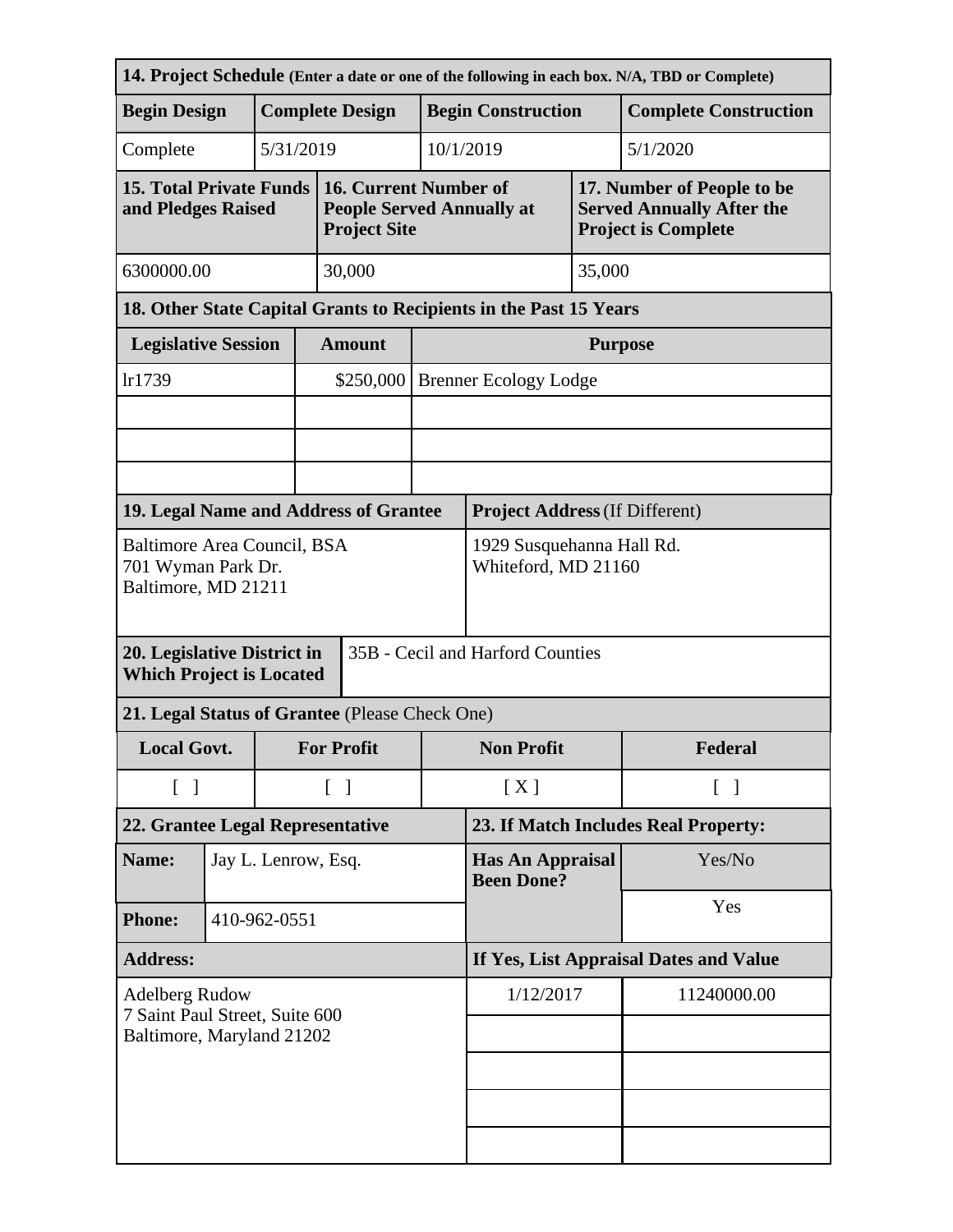| 24. Impact of Project on Staffing and Operating Cost at Project Site              |                                                                                      |                               |                                           |                                           |                                             |  |  |
|-----------------------------------------------------------------------------------|--------------------------------------------------------------------------------------|-------------------------------|-------------------------------------------|-------------------------------------------|---------------------------------------------|--|--|
| Current # of<br><b>Employees</b>                                                  | Projected # of<br><b>Employees</b>                                                   |                               | <b>Current Operating</b><br><b>Budget</b> |                                           | <b>Projected Operating</b><br><b>Budget</b> |  |  |
| 32                                                                                | 34                                                                                   |                               | 5300000.00                                |                                           | 5500000.00                                  |  |  |
|                                                                                   | 25. Ownership of Property (Info Requested by Treasurer's Office for bond purposes)   |                               |                                           |                                           |                                             |  |  |
| A. Will the grantee own or lease (pick one) the property to be improved?<br>Own   |                                                                                      |                               |                                           |                                           |                                             |  |  |
| B. If owned, does the grantee plan to sell within 15 years?<br>N <sub>o</sub>     |                                                                                      |                               |                                           |                                           |                                             |  |  |
| C. Does the grantee intend to lease any portion of the property to others?<br>Yes |                                                                                      |                               |                                           |                                           |                                             |  |  |
|                                                                                   | D. If property is owned by grantee any space is to be leased, provide the following: |                               |                                           |                                           |                                             |  |  |
|                                                                                   | <b>Lessee</b>                                                                        | <b>Terms</b> of<br>Lease      | Cost<br><b>Covered</b><br>by Lease        | <b>Square</b><br>Footage<br><b>Leased</b> |                                             |  |  |
|                                                                                   | Y of Central Maryland                                                                |                               | 5 years,                                  | \$0                                       | 200 acres                                   |  |  |
|                                                                                   |                                                                                      |                               |                                           |                                           |                                             |  |  |
|                                                                                   |                                                                                      |                               |                                           |                                           |                                             |  |  |
|                                                                                   |                                                                                      |                               |                                           |                                           |                                             |  |  |
|                                                                                   |                                                                                      |                               |                                           |                                           |                                             |  |  |
|                                                                                   |                                                                                      |                               |                                           |                                           |                                             |  |  |
|                                                                                   | E. If property is leased by grantee - Provide the following:                         |                               |                                           |                                           |                                             |  |  |
|                                                                                   | <b>Name of Leaser</b>                                                                | <b>Length of</b><br>Lease     | <b>Options to Renew</b>                   |                                           |                                             |  |  |
|                                                                                   |                                                                                      |                               |                                           |                                           |                                             |  |  |
|                                                                                   |                                                                                      |                               |                                           |                                           |                                             |  |  |
|                                                                                   |                                                                                      |                               |                                           |                                           |                                             |  |  |
|                                                                                   |                                                                                      |                               |                                           |                                           |                                             |  |  |
|                                                                                   |                                                                                      |                               |                                           |                                           |                                             |  |  |
|                                                                                   |                                                                                      |                               |                                           |                                           |                                             |  |  |
| <b>26. Building Square Footage:</b>                                               |                                                                                      |                               |                                           |                                           |                                             |  |  |
| <b>Current Space GSF</b>                                                          |                                                                                      | N/A                           |                                           |                                           |                                             |  |  |
| <b>Space to be Renovated GSF</b>                                                  |                                                                                      | N/A                           |                                           |                                           |                                             |  |  |
| <b>New GSF</b>                                                                    |                                                                                      | 1,350 GSF per comfort station |                                           |                                           |                                             |  |  |